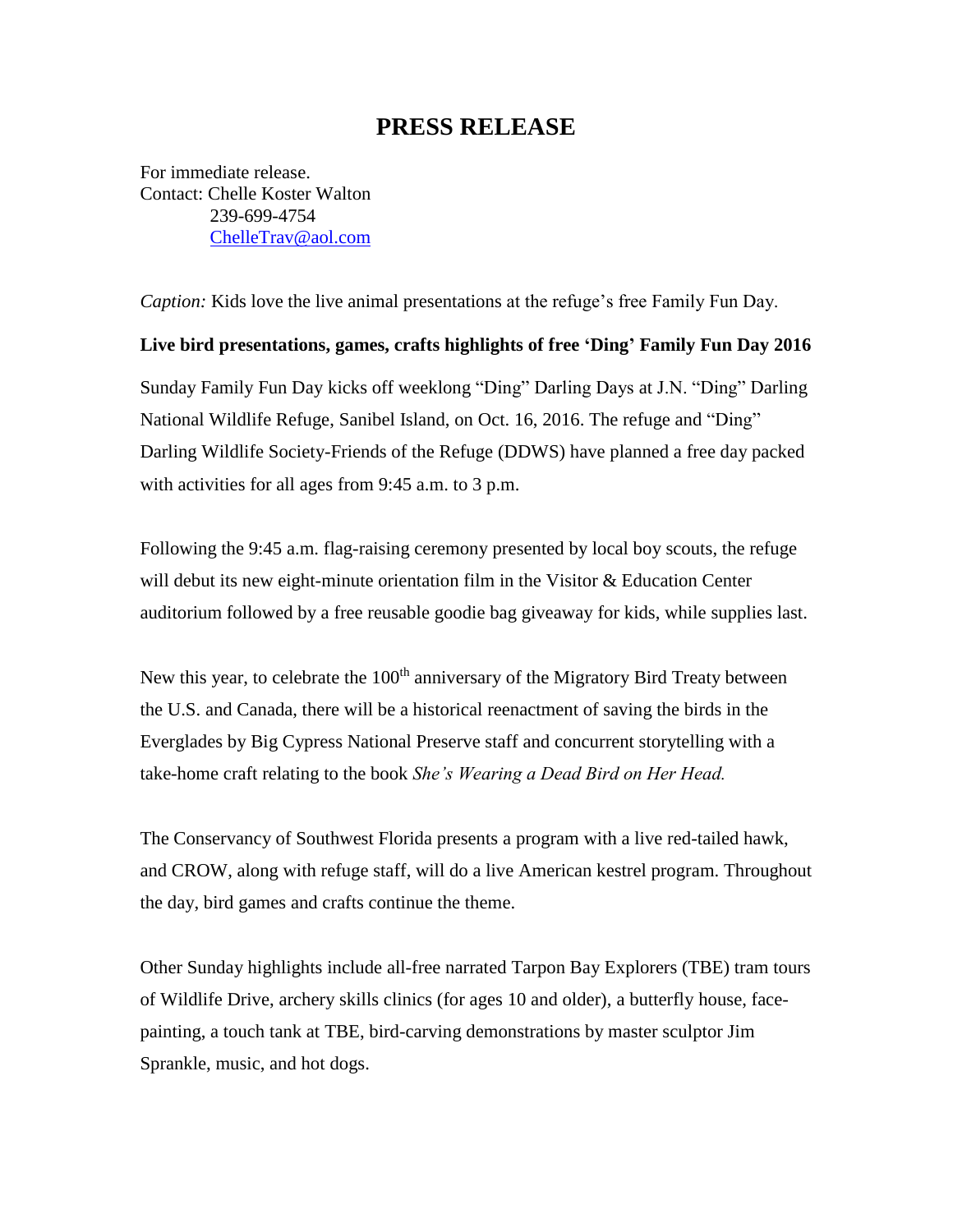"We estimate the value of this free event to be up to \$75 per family of four," said "Ding" Days Committee co-chair, Ranger Toni Westland. "But the value of family- and naturebonding? Priceless."

Continuous free shuttle service will run from the refuge's Tram Parking Lot on Sanibel-Captiva Road and from TBE's parking lot (look for signs).

The entire day's schedule is included below. For more information on other events during the upcoming "Ding" Darling Days week, Oct. 16-22, visit [www.dingdarlingdays.com](http://www.dingdarlingdays.com/) or call 239-472-1100, ext. 221.

(EC= "Ding" Darling Visitor & Education Center) (TBE= Tarpon Bay Explorers)

**Sunday, Oct. 16, 2016 FREE FAMILY FUN DAY J.N. "Ding" Darling NWR** *A FREE day valued at \$75 per family of four*

## **ALL DAY: 10% off all select bird gifts in the Refuge Nature Store**

*9:45am* Flag-raising ceremony, EC entrance

*10am* **FREE Premiere of** *Welcome to "Ding" Darling* **orientation film**, followed by giveaway of free reusable goody bags giveaway to the first 500 kids, EC Auditorium

*10am-12noon* **97.7 Latino Hits Van**

*11am* **FREE Saving the Birds in the Everglades: A Living History** by Big Cypress National Preserve, EC parking lot

*11am* **FREE** *She's Wearing a Dead Bird on Her Head!* **Story & Craft**, with Ranger Toni, EC Auditorium

*12noon* **FREE Live Red-tailed Hawk Presentation**, Conservancy of SW FL, EC parking lot

*12noon-3pm* **Shade Tree Pickers live bluegrass music**

*1pm* **FREE Kids Bird Time**. Contests & prizes: Bird calling & Reddish Egret dancing, EC parking